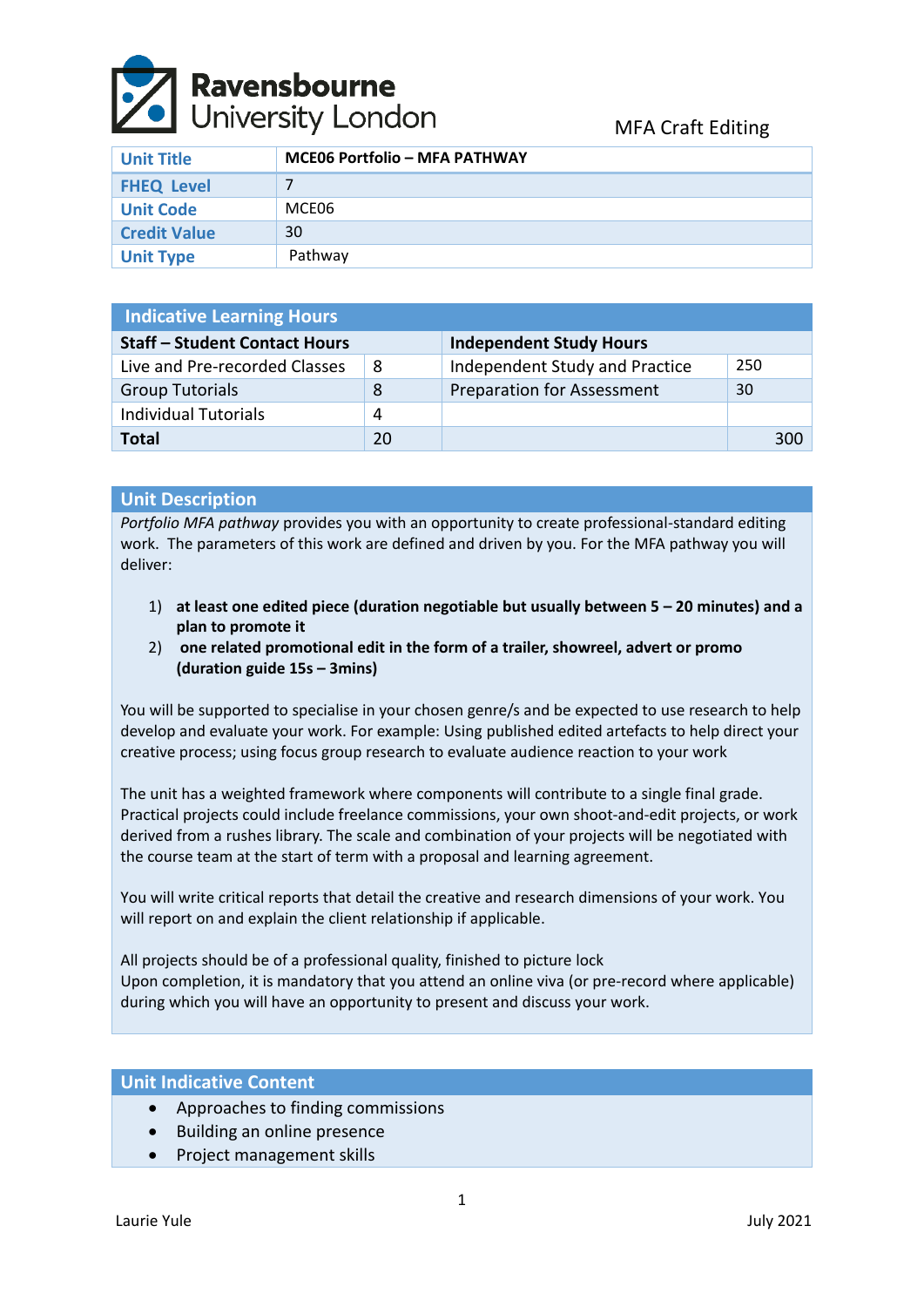- Documenting your work and ways to present evidence
- Preparing for your viva
- Deriving Short form: promos, adverts, trailers and showreels from your long-form work
- Ethical considerations in the context of editing

#### **Unit Aims**

- work creatively, resourcefully, independently, with integrity, drive and passion
- develop strategies for finding commissions
- use research to develop and evaluate self-initiated projects
- align your specialist interests with viable career destinations
- self-promotion including online presence, and showreels
- methods for documenting your work and providing supporting evidence
- develop project management skills
- reflect on your own progress as a learner
- how to prepare for the viva, presentation skills
- Develop skills in cutting short form products
- **Ethical treatment of subject matter and performance in the edit.** •

#### **Unit Learning Outcomes**

On successful completion of this unit, you will be able to

LO**1** apply your understanding of screen narrative in editing sequences

LO**2** produce written materials that evidence the application of research methodologies appropriate to Level 7 study

LO3 demonstrate resourcefulness in garnering commissions, including evidence of project management, self-promotion, self-reflection, meeting deadlines, and client dialogue where applicable

### **Learning and Teaching Methods**

This Unit will be delivered using a combination of:

- Briefings
- Live and Pre-recorded Lectures
- One-to-one tuition
- Tutor and peer-to-peer feedback
- Demonstrations
- Master classes
- Self-directed research
- Focus Group research
- Active learning/doing
- Problem-solving
- Real world case studies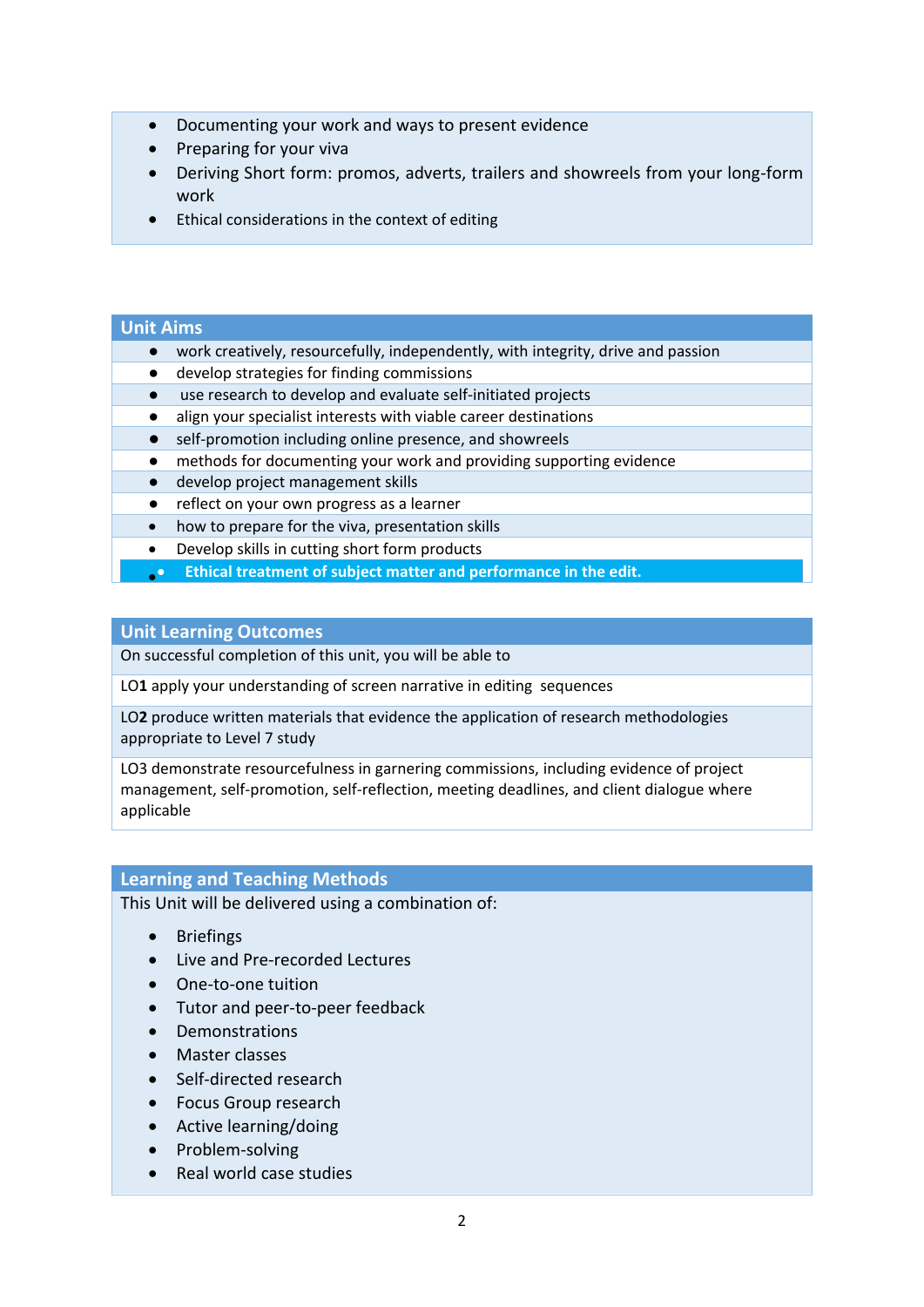# **Assessment methods and tasks**

Assessment for this unit will conform to LOs and marking criteria and will typically be based on the delivery of:

- Edited work
- Critical reports
- Presentations
- Peer-to-peer feedback

| <b>Assessment tasks</b>           | <b>Weighting (%)</b> (components combined into<br>one holistic mark) |
|-----------------------------------|----------------------------------------------------------------------|
| Main project $(5 - 20$ mins)      | 65%                                                                  |
| Promotional project (30s – 3mins) | 35%                                                                  |

### **Indicative Assessment Criteria**

- Demonstrate sophisticated understanding of screen narrative treatment, structure and development in edited work (LO1)
- Critical rigour of written materials that evidence structured research methodologies (LO2)
- Evidence of students' resourcefulness in garnering commissions, project management, selfpromotion, self-reflection, meeting deadlines, and, if applicable, client dialogue (LO3)

### **Essential Reading list**

Aristotle. (1996) *Poetics*. New York: Penguin Classics

Aronson, Linda. (2010) *The 21st-Century Screenplay: A Comprehensive Guide to WritingTomorrow's Films*. Los Angeles: Silman-James Press

Barrett, E. and Bolt B. (2010) *Practice as Research: Approaches to Creative Arts Enquiry*.London: IB TAURIS

Bordwell, David, and Kristin Thompson. (2012) *Film Art: An Introduction*. New York, N.Y.:McGraw-Hill